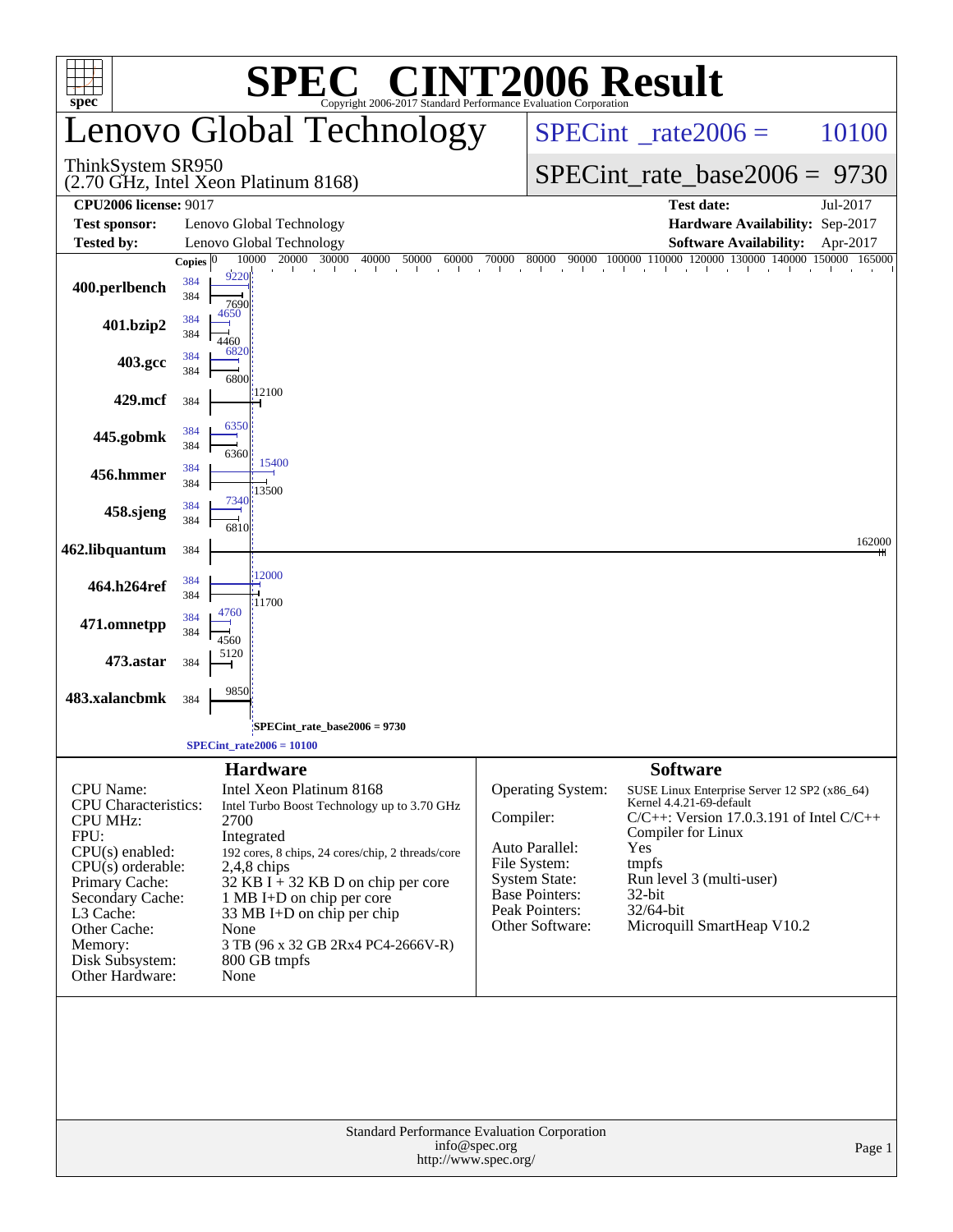

# enovo Global Technology

#### ThinkSystem SR950

(2.70 GHz, Intel Xeon Platinum 8168)

SPECint rate $2006 = 10100$ 

### [SPECint\\_rate\\_base2006 =](http://www.spec.org/auto/cpu2006/Docs/result-fields.html#SPECintratebase2006) 9730

**[CPU2006 license:](http://www.spec.org/auto/cpu2006/Docs/result-fields.html#CPU2006license)** 9017 **[Test date:](http://www.spec.org/auto/cpu2006/Docs/result-fields.html#Testdate)** Jul-2017

**[Test sponsor:](http://www.spec.org/auto/cpu2006/Docs/result-fields.html#Testsponsor)** Lenovo Global Technology **[Hardware Availability:](http://www.spec.org/auto/cpu2006/Docs/result-fields.html#HardwareAvailability)** Sep-2017

**[Tested by:](http://www.spec.org/auto/cpu2006/Docs/result-fields.html#Testedby)** Lenovo Global Technology **[Software Availability:](http://www.spec.org/auto/cpu2006/Docs/result-fields.html#SoftwareAvailability)** Apr-2017

#### **[Results Table](http://www.spec.org/auto/cpu2006/Docs/result-fields.html#ResultsTable)**

|                                                                                                          | <b>Base</b>   |                |        |                |        |                | <b>Peak</b> |               |                |              |                |              |                |              |
|----------------------------------------------------------------------------------------------------------|---------------|----------------|--------|----------------|--------|----------------|-------------|---------------|----------------|--------------|----------------|--------------|----------------|--------------|
| <b>Benchmark</b>                                                                                         | <b>Copies</b> | <b>Seconds</b> | Ratio  | <b>Seconds</b> | Ratio  | <b>Seconds</b> | Ratio       | <b>Copies</b> | <b>Seconds</b> | <b>Ratio</b> | <b>Seconds</b> | <b>Ratio</b> | <b>Seconds</b> | <b>Ratio</b> |
| 400.perlbench                                                                                            | 384           | 487            | 7710   | 490            | 7660   | 488            | 7690        | 384           | 408            | 9200         | 407            | 9220         | 406            | 9240         |
| 401.bzip2                                                                                                | 384           | 834            | 4440   | 830            | 4470   | 831            | 4460        | 384           | 796            | 4650         | 794            | 4670         | 797            | 4650         |
| $403.\mathrm{gcc}$                                                                                       | 384           | 455            | 6790   | 454            | 6800   | 455            | 6800        | 384           | 452            | 6830         | 453            | 6820         | 454            | 6820         |
| $429$ .mcf                                                                                               | 384           | 291            | 12000  | 289            | 12100  | 290            | 12100       | 384           | 291            | 12000        | 289            | 12100        | 290            | 12100        |
| $445$ .gobmk                                                                                             | 384           | 633            | 6360   | 634            | 6360   | 634            | 6360        | 384           | 634            | 6360         | 635            | 6350         | 635            | 6350         |
| 456.hmmer                                                                                                | 384           | 266            | 13500  | 265            | 13500  | 265            | 13500       | 384           | 234            | 15300        | 233            | 15400        | 233            | 15400        |
| $458$ .sjeng                                                                                             | 384           | 682            | 6810   | 681            | 6820   | 682            | 6810        | 384           | 634            | 7330         | 633            | 7340         | 633            | 7340         |
| 462.libquantum                                                                                           | 384           | 49.0           | 162000 | 48.8           | 163000 | 49.2           | 162000      | 384           | 49.0           | 162000       | 48.8           | 163000       | 49.2           | 162000       |
| 464.h264ref                                                                                              | 384           | 728            | 11700  | 725            | 11700  | 722            | 11800       | 384           | 707            | 12000        | 711            | 12000        | 707            | 12000        |
| 471.omnetpp                                                                                              | 384           | 526            | 4560   | 526            | 4560   | 525            | 4570        | 384           | 504            | 4760         | 504            | 4760         | 503            | 4770         |
| $473.$ astar                                                                                             | 384           | 526            | 5120   | 525            | 5130   | 527            | 5110        | 384           | 526            | 5120         | 525            | 5130         | 527            | 5110         |
| 483.xalancbmk                                                                                            | 384           | 270            | 9830   | 269            | 9850   | 269            | 9850        | 384           | 270            | 9830         | 269            | 9850         | 269            | 9850         |
| Results appear in the order in which they were run. Bold underlined text indicates a median measurement. |               |                |        |                |        |                |             |               |                |              |                |              |                |              |

#### **[Submit Notes](http://www.spec.org/auto/cpu2006/Docs/result-fields.html#SubmitNotes)**

 The numactl mechanism was used to bind copies to processors. The config file option 'submit' was used to generate numactl commands to bind each copy to a specific processor. For details, please see the config file.

### **[Operating System Notes](http://www.spec.org/auto/cpu2006/Docs/result-fields.html#OperatingSystemNotes)**

 Stack size set to unlimited using "ulimit -s unlimited" Tmpfs filesystem can be set with: mount -t tmpfs -o size=800g tmpfs /home Process tuning setting:<br>echo 50000 > /proc echo 50000 > /proc/sys/kernel/sched\_cfs\_bandwidth\_slice\_us echo 240000000 > /proc/sys/kernel/sched\_latency\_ns echo 5000000 > /proc/sys/kernel/sched\_migration\_cost\_ns echo 100000000 > /proc/sys/kernel/sched\_min\_granularity\_ns echo 150000000 > /proc/sys/kernel/sched\_wakeup\_granularity\_ns

#### **[Platform Notes](http://www.spec.org/auto/cpu2006/Docs/result-fields.html#PlatformNotes)**

BIOS configuration: Choose Operating Mode set to Maximum Performance SNC set to Enable DCU Streamer Prefetcher set to Disable Stale AtoS set to Enable LLC dead line alloc set to Disable Sysinfo program /home/cpu2006-1.2-ic17.0u3/config/sysinfo.rev6993 Revision 6993 of 2015-11-06 (b5e8d4b4eb51ed28d7f98696cbe290c1) running on Proton8S-SUSE12SP2 Tue Jul 18 03:45:07 2017 Continued on next page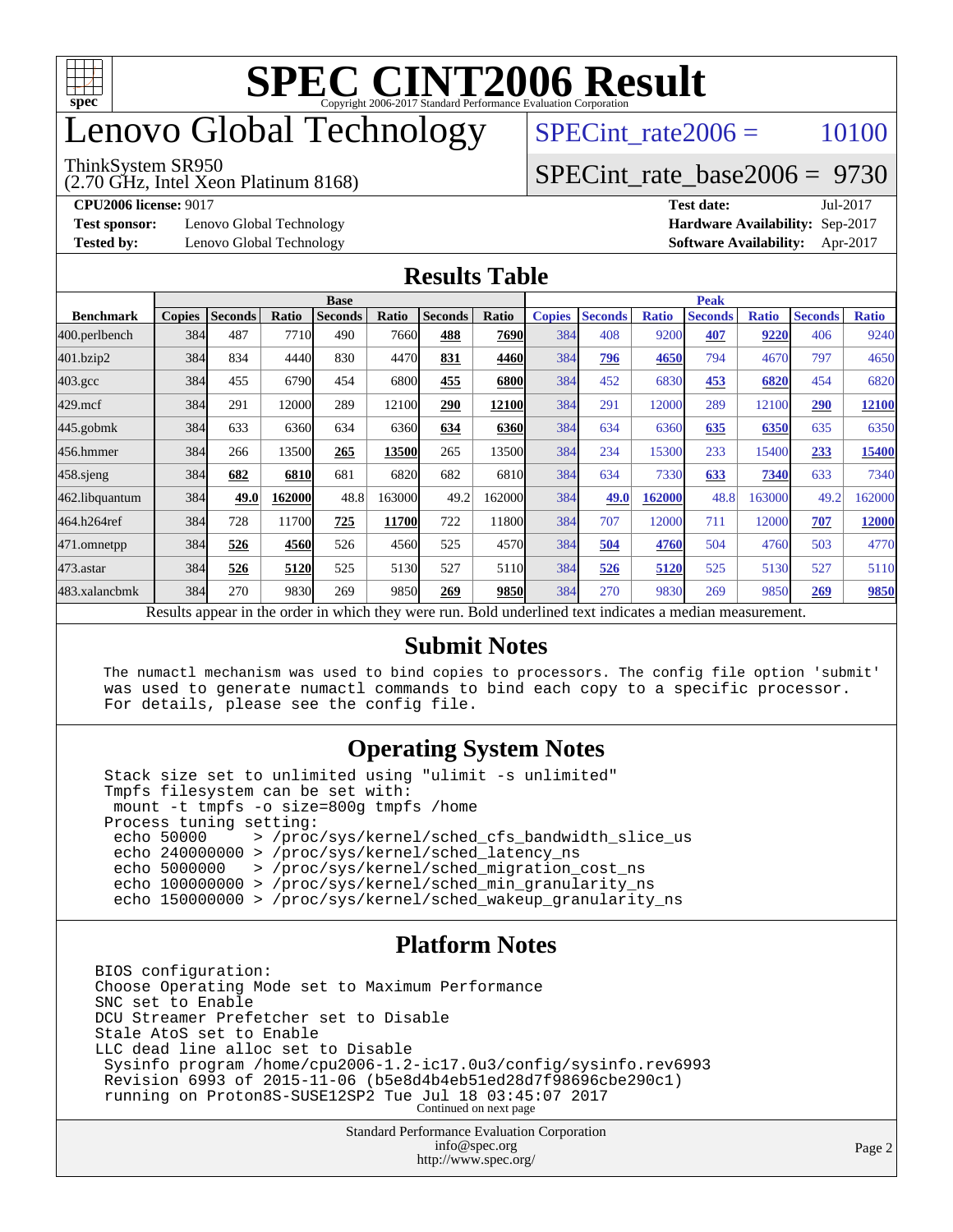

# enovo Global Technology

SPECint rate $2006 = 10100$ 

ThinkSystem SR950

(2.70 GHz, Intel Xeon Platinum 8168)

[SPECint\\_rate\\_base2006 =](http://www.spec.org/auto/cpu2006/Docs/result-fields.html#SPECintratebase2006) 9730

**[Test sponsor:](http://www.spec.org/auto/cpu2006/Docs/result-fields.html#Testsponsor)** Lenovo Global Technology **[Hardware Availability:](http://www.spec.org/auto/cpu2006/Docs/result-fields.html#HardwareAvailability)** Sep-2017 **[Tested by:](http://www.spec.org/auto/cpu2006/Docs/result-fields.html#Testedby)** Lenovo Global Technology **[Software Availability:](http://www.spec.org/auto/cpu2006/Docs/result-fields.html#SoftwareAvailability)** Apr-2017

**[CPU2006 license:](http://www.spec.org/auto/cpu2006/Docs/result-fields.html#CPU2006license)** 9017 **[Test date:](http://www.spec.org/auto/cpu2006/Docs/result-fields.html#Testdate)** Jul-2017

#### **[Platform Notes \(Continued\)](http://www.spec.org/auto/cpu2006/Docs/result-fields.html#PlatformNotes)**

Standard Performance Evaluation Corporation [info@spec.org](mailto:info@spec.org) <http://www.spec.org/> This section contains SUT (System Under Test) info as seen by some common utilities. To remove or add to this section, see: <http://www.spec.org/cpu2006/Docs/config.html#sysinfo> From /proc/cpuinfo model name : Intel(R) Xeon(R) Platinum 8168 CPU @ 2.70GHz 8 "physical id"s (chips) 384 "processors" cores, siblings (Caution: counting these is hw and system dependent. The following excerpts from /proc/cpuinfo might not be reliable. Use with caution.) cpu cores : 24 siblings : 48 physical 0: cores 0 1 2 3 4 5 8 9 10 11 12 13 16 17 18 19 20 21 24 25 26 27 28 29 physical 1: cores 0 1 2 3 4 5 8 9 10 11 12 13 16 17 18 19 20 21 24 25 26 27 28 29 physical 2: cores 0 1 2 3 4 5 8 9 10 11 12 13 16 17 18 19 20 21 24 25 26 27 28 29 physical 3: cores 0 1 2 3 4 5 8 9 10 11 12 13 16 17 18 19 20 21 24 25 26 27 28 29 physical 4: cores 0 1 2 3 4 5 8 9 10 11 12 13 16 17 18 19 20 21 24 25 26 27 28 29 physical 5: cores 0 1 2 3 4 5 8 9 10 11 12 13 16 17 18 19 20 21 24 25 26 27 28 29 physical 6: cores 0 1 2 3 4 5 8 9 10 11 12 13 16 17 18 19 20 21 24 25 26 27 28 29 physical 7: cores 0 1 2 3 4 5 8 9 10 11 12 13 16 17 18 19 20 21 24 25 26 27 28 29 cache size : 33792 KB From /proc/meminfo MemTotal: 3170207864 kB HugePages Total: 0 Hugepagesize: 2048 kB From /etc/\*release\* /etc/\*version\* SuSE-release: SUSE Linux Enterprise Server 12 (x86\_64) VERSION = 12 PATCHLEVEL = 2 # This file is deprecated and will be removed in a future service pack or release. # Please check /etc/os-release for details about this release. os-release: NAME="SLES" VERSION="12-SP2" VERSION\_ID="12.2" PRETTY\_NAME="SUSE Linux Enterprise Server 12 SP2" ID="sles" ANSI\_COLOR="0;32" Continued on next page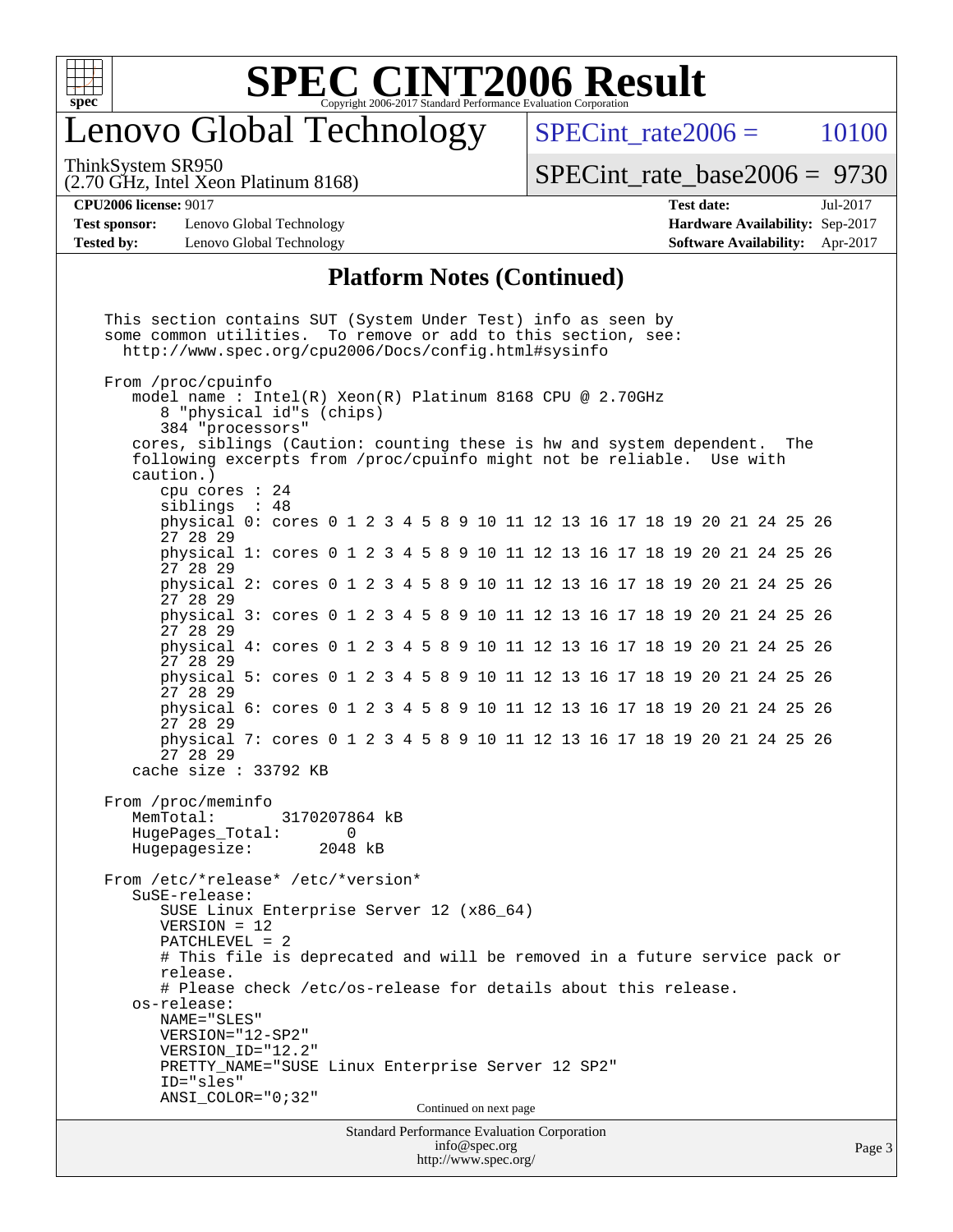

# enovo Global Technology

SPECint rate $2006 = 10100$ 

ThinkSystem SR950

(2.70 GHz, Intel Xeon Platinum 8168)

[SPECint\\_rate\\_base2006 =](http://www.spec.org/auto/cpu2006/Docs/result-fields.html#SPECintratebase2006) 9730

**[Test sponsor:](http://www.spec.org/auto/cpu2006/Docs/result-fields.html#Testsponsor)** Lenovo Global Technology **[Hardware Availability:](http://www.spec.org/auto/cpu2006/Docs/result-fields.html#HardwareAvailability)** Sep-2017

**[CPU2006 license:](http://www.spec.org/auto/cpu2006/Docs/result-fields.html#CPU2006license)** 9017 **[Test date:](http://www.spec.org/auto/cpu2006/Docs/result-fields.html#Testdate)** Jul-2017 **[Tested by:](http://www.spec.org/auto/cpu2006/Docs/result-fields.html#Testedby)** Lenovo Global Technology **[Software Availability:](http://www.spec.org/auto/cpu2006/Docs/result-fields.html#SoftwareAvailability)** Apr-2017

#### **[Platform Notes \(Continued\)](http://www.spec.org/auto/cpu2006/Docs/result-fields.html#PlatformNotes)**

CPE\_NAME="cpe:/o:suse:sles:12:sp2"

uname -a:

 Linux Proton8S-SUSE12SP2 4.4.21-69-default #1 SMP Tue Oct 25 10:58:20 UTC 2016 (9464f67) x86\_64 x86\_64 x86\_64 GNU/Linux

run-level 3 Jul 18 03:41

SPEC is set to: /home/cpu2006-1.2-ic17.0u3<br>Filesystem Type Size Used Avail Filesystem Type Size Used Avail Use% Mounted on tmpfs tmpfs 800G 5.0G 796G 1% /home Additional information from dmidecode:

 Warning: Use caution when you interpret this section. The 'dmidecode' program reads system data which is "intended to allow hardware to be accurately determined", but the intent may not be met, as there are frequent changes to hardware, firmware, and the "DMTF SMBIOS" standard.

 BIOS Lenovo -[PSE105L-1.00]- 06/22/2017 Memory: 96x Samsung M393A4K40BB2-CTD 32 GB 2 rank 2666 MHz

(End of data from sysinfo program)

#### **[General Notes](http://www.spec.org/auto/cpu2006/Docs/result-fields.html#GeneralNotes)**

Environment variables set by runspec before the start of the run: LD\_LIBRARY\_PATH = "/home/cpu2006-1.2-ic17.0u3/lib/ia32:/home/cpu2006-1.2-ic17.0u3/lib/intel64:/home/cpu2006-1.2-ic17.0u3/sh10.2"

 Binaries compiled on a system with 1x Intel Core i7-4790 CPU + 32GB RAM memory using Redhat Enterprise Linux 7.2 Transparent Huge Pages enabled by default Filesystem page cache cleared with: shell invocation of 'sync; echo 3 > /proc/sys/vm/drop\_caches' prior to run runspec command invoked through numactl i.e.: numactl --interleave=all runspec <etc>

### **[Base Compiler Invocation](http://www.spec.org/auto/cpu2006/Docs/result-fields.html#BaseCompilerInvocation)**

#### [C benchmarks](http://www.spec.org/auto/cpu2006/Docs/result-fields.html#Cbenchmarks):

[icc -m32 -L/opt/intel/compilers\\_and\\_libraries\\_2017/linux/lib/ia32](http://www.spec.org/cpu2006/results/res2017q4/cpu2006-20170917-49371.flags.html#user_CCbase_intel_icc_c29f3ff5a7ed067b11e4ec10a03f03ae)

[C++ benchmarks:](http://www.spec.org/auto/cpu2006/Docs/result-fields.html#CXXbenchmarks)

[icpc -m32 -L/opt/intel/compilers\\_and\\_libraries\\_2017/linux/lib/ia32](http://www.spec.org/cpu2006/results/res2017q4/cpu2006-20170917-49371.flags.html#user_CXXbase_intel_icpc_8c35c7808b62dab9ae41a1aa06361b6b)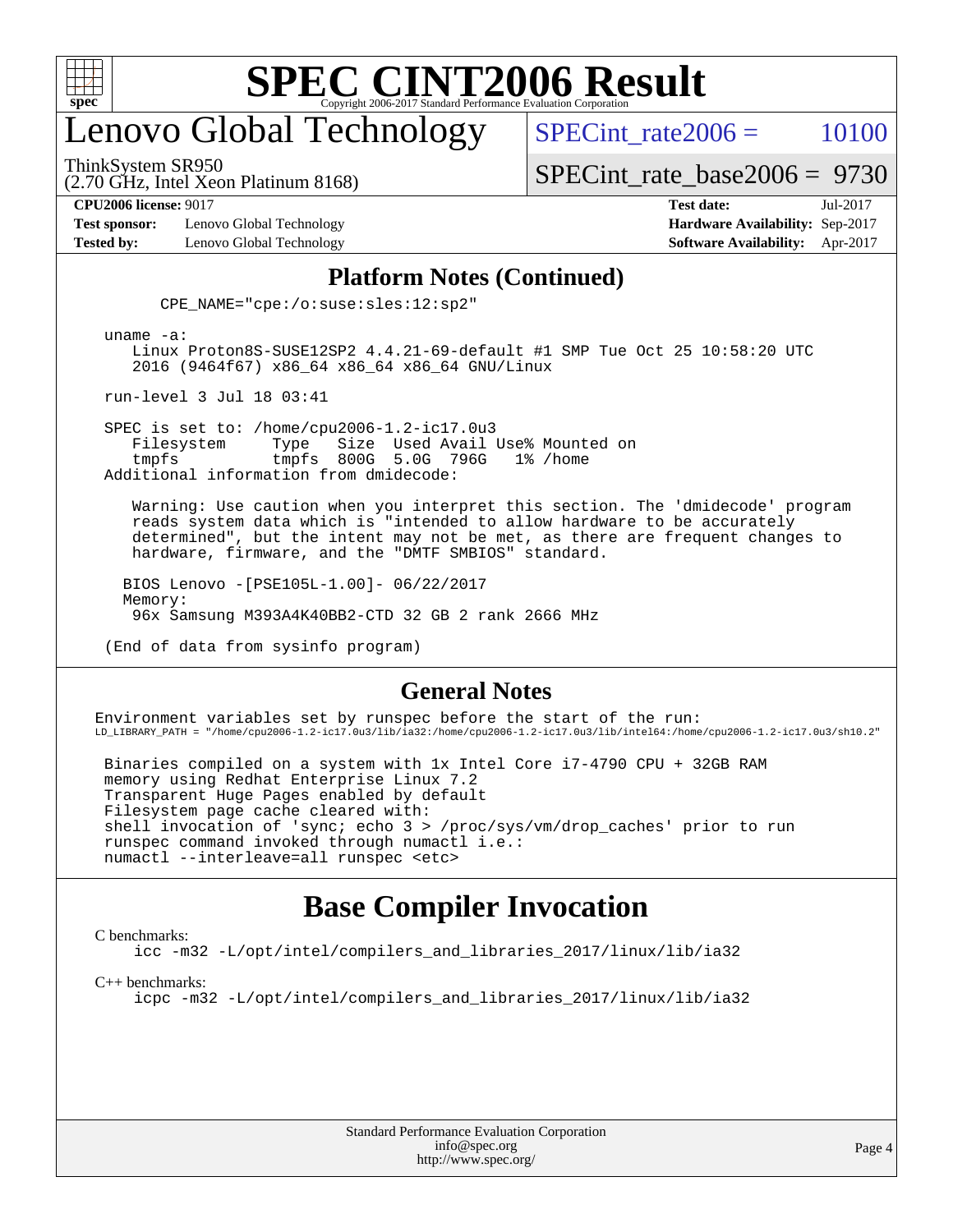

# enovo Global Technology

SPECint rate $2006 = 10100$ 

ThinkSystem SR950

(2.70 GHz, Intel Xeon Platinum 8168)

[SPECint\\_rate\\_base2006 =](http://www.spec.org/auto/cpu2006/Docs/result-fields.html#SPECintratebase2006) 9730

**[Test sponsor:](http://www.spec.org/auto/cpu2006/Docs/result-fields.html#Testsponsor)** Lenovo Global Technology **[Hardware Availability:](http://www.spec.org/auto/cpu2006/Docs/result-fields.html#HardwareAvailability)** Sep-2017 **[Tested by:](http://www.spec.org/auto/cpu2006/Docs/result-fields.html#Testedby)** Lenovo Global Technology **[Software Availability:](http://www.spec.org/auto/cpu2006/Docs/result-fields.html#SoftwareAvailability)** Apr-2017

**[CPU2006 license:](http://www.spec.org/auto/cpu2006/Docs/result-fields.html#CPU2006license)** 9017 **[Test date:](http://www.spec.org/auto/cpu2006/Docs/result-fields.html#Testdate)** Jul-2017

# **[Base Portability Flags](http://www.spec.org/auto/cpu2006/Docs/result-fields.html#BasePortabilityFlags)**

 400.perlbench: [-D\\_FILE\\_OFFSET\\_BITS=64](http://www.spec.org/cpu2006/results/res2017q4/cpu2006-20170917-49371.flags.html#user_basePORTABILITY400_perlbench_file_offset_bits_64_438cf9856305ebd76870a2c6dc2689ab) [-DSPEC\\_CPU\\_LINUX\\_IA32](http://www.spec.org/cpu2006/results/res2017q4/cpu2006-20170917-49371.flags.html#b400.perlbench_baseCPORTABILITY_DSPEC_CPU_LINUX_IA32) 401.bzip2: [-D\\_FILE\\_OFFSET\\_BITS=64](http://www.spec.org/cpu2006/results/res2017q4/cpu2006-20170917-49371.flags.html#user_basePORTABILITY401_bzip2_file_offset_bits_64_438cf9856305ebd76870a2c6dc2689ab) 403.gcc: [-D\\_FILE\\_OFFSET\\_BITS=64](http://www.spec.org/cpu2006/results/res2017q4/cpu2006-20170917-49371.flags.html#user_basePORTABILITY403_gcc_file_offset_bits_64_438cf9856305ebd76870a2c6dc2689ab) 429.mcf: [-D\\_FILE\\_OFFSET\\_BITS=64](http://www.spec.org/cpu2006/results/res2017q4/cpu2006-20170917-49371.flags.html#user_basePORTABILITY429_mcf_file_offset_bits_64_438cf9856305ebd76870a2c6dc2689ab) 445.gobmk: [-D\\_FILE\\_OFFSET\\_BITS=64](http://www.spec.org/cpu2006/results/res2017q4/cpu2006-20170917-49371.flags.html#user_basePORTABILITY445_gobmk_file_offset_bits_64_438cf9856305ebd76870a2c6dc2689ab) 456.hmmer: [-D\\_FILE\\_OFFSET\\_BITS=64](http://www.spec.org/cpu2006/results/res2017q4/cpu2006-20170917-49371.flags.html#user_basePORTABILITY456_hmmer_file_offset_bits_64_438cf9856305ebd76870a2c6dc2689ab) 458.sjeng: [-D\\_FILE\\_OFFSET\\_BITS=64](http://www.spec.org/cpu2006/results/res2017q4/cpu2006-20170917-49371.flags.html#user_basePORTABILITY458_sjeng_file_offset_bits_64_438cf9856305ebd76870a2c6dc2689ab) 462.libquantum: [-D\\_FILE\\_OFFSET\\_BITS=64](http://www.spec.org/cpu2006/results/res2017q4/cpu2006-20170917-49371.flags.html#user_basePORTABILITY462_libquantum_file_offset_bits_64_438cf9856305ebd76870a2c6dc2689ab) [-DSPEC\\_CPU\\_LINUX](http://www.spec.org/cpu2006/results/res2017q4/cpu2006-20170917-49371.flags.html#b462.libquantum_baseCPORTABILITY_DSPEC_CPU_LINUX) 464.h264ref: [-D\\_FILE\\_OFFSET\\_BITS=64](http://www.spec.org/cpu2006/results/res2017q4/cpu2006-20170917-49371.flags.html#user_basePORTABILITY464_h264ref_file_offset_bits_64_438cf9856305ebd76870a2c6dc2689ab) 471.omnetpp: [-D\\_FILE\\_OFFSET\\_BITS=64](http://www.spec.org/cpu2006/results/res2017q4/cpu2006-20170917-49371.flags.html#user_basePORTABILITY471_omnetpp_file_offset_bits_64_438cf9856305ebd76870a2c6dc2689ab) 473.astar: [-D\\_FILE\\_OFFSET\\_BITS=64](http://www.spec.org/cpu2006/results/res2017q4/cpu2006-20170917-49371.flags.html#user_basePORTABILITY473_astar_file_offset_bits_64_438cf9856305ebd76870a2c6dc2689ab) 483.xalancbmk: [-D\\_FILE\\_OFFSET\\_BITS=64](http://www.spec.org/cpu2006/results/res2017q4/cpu2006-20170917-49371.flags.html#user_basePORTABILITY483_xalancbmk_file_offset_bits_64_438cf9856305ebd76870a2c6dc2689ab) [-DSPEC\\_CPU\\_LINUX](http://www.spec.org/cpu2006/results/res2017q4/cpu2006-20170917-49371.flags.html#b483.xalancbmk_baseCXXPORTABILITY_DSPEC_CPU_LINUX)

### **[Base Optimization Flags](http://www.spec.org/auto/cpu2006/Docs/result-fields.html#BaseOptimizationFlags)**

[C benchmarks](http://www.spec.org/auto/cpu2006/Docs/result-fields.html#Cbenchmarks):

[-xCORE-AVX512](http://www.spec.org/cpu2006/results/res2017q4/cpu2006-20170917-49371.flags.html#user_CCbase_f-xCORE-AVX512) [-ipo](http://www.spec.org/cpu2006/results/res2017q4/cpu2006-20170917-49371.flags.html#user_CCbase_f-ipo) [-O3](http://www.spec.org/cpu2006/results/res2017q4/cpu2006-20170917-49371.flags.html#user_CCbase_f-O3) [-no-prec-div](http://www.spec.org/cpu2006/results/res2017q4/cpu2006-20170917-49371.flags.html#user_CCbase_f-no-prec-div) [-qopt-prefetch](http://www.spec.org/cpu2006/results/res2017q4/cpu2006-20170917-49371.flags.html#user_CCbase_f-qopt-prefetch) [-qopt-mem-layout-trans=3](http://www.spec.org/cpu2006/results/res2017q4/cpu2006-20170917-49371.flags.html#user_CCbase_f-qopt-mem-layout-trans_170f5be61cd2cedc9b54468c59262d5d)

[C++ benchmarks:](http://www.spec.org/auto/cpu2006/Docs/result-fields.html#CXXbenchmarks)

[-xCORE-AVX512](http://www.spec.org/cpu2006/results/res2017q4/cpu2006-20170917-49371.flags.html#user_CXXbase_f-xCORE-AVX512) [-ipo](http://www.spec.org/cpu2006/results/res2017q4/cpu2006-20170917-49371.flags.html#user_CXXbase_f-ipo) [-O3](http://www.spec.org/cpu2006/results/res2017q4/cpu2006-20170917-49371.flags.html#user_CXXbase_f-O3) [-no-prec-div](http://www.spec.org/cpu2006/results/res2017q4/cpu2006-20170917-49371.flags.html#user_CXXbase_f-no-prec-div) [-qopt-prefetch](http://www.spec.org/cpu2006/results/res2017q4/cpu2006-20170917-49371.flags.html#user_CXXbase_f-qopt-prefetch) [-qopt-mem-layout-trans=3](http://www.spec.org/cpu2006/results/res2017q4/cpu2006-20170917-49371.flags.html#user_CXXbase_f-qopt-mem-layout-trans_170f5be61cd2cedc9b54468c59262d5d) [-Wl,-z,muldefs](http://www.spec.org/cpu2006/results/res2017q4/cpu2006-20170917-49371.flags.html#user_CXXbase_link_force_multiple1_74079c344b956b9658436fd1b6dd3a8a) [-L/sh10.2 -lsmartheap](http://www.spec.org/cpu2006/results/res2017q4/cpu2006-20170917-49371.flags.html#user_CXXbase_SmartHeap_b831f2d313e2fffa6dfe3f00ffc1f1c0)

### **[Base Other Flags](http://www.spec.org/auto/cpu2006/Docs/result-fields.html#BaseOtherFlags)**

[C benchmarks](http://www.spec.org/auto/cpu2006/Docs/result-fields.html#Cbenchmarks):

403.gcc: [-Dalloca=\\_alloca](http://www.spec.org/cpu2006/results/res2017q4/cpu2006-20170917-49371.flags.html#b403.gcc_baseEXTRA_CFLAGS_Dalloca_be3056838c12de2578596ca5467af7f3)

## **[Peak Compiler Invocation](http://www.spec.org/auto/cpu2006/Docs/result-fields.html#PeakCompilerInvocation)**

[C benchmarks \(except as noted below\)](http://www.spec.org/auto/cpu2006/Docs/result-fields.html#Cbenchmarksexceptasnotedbelow): [icc -m32 -L/opt/intel/compilers\\_and\\_libraries\\_2017/linux/lib/ia32](http://www.spec.org/cpu2006/results/res2017q4/cpu2006-20170917-49371.flags.html#user_CCpeak_intel_icc_c29f3ff5a7ed067b11e4ec10a03f03ae)

400.perlbench: [icc -m64](http://www.spec.org/cpu2006/results/res2017q4/cpu2006-20170917-49371.flags.html#user_peakCCLD400_perlbench_intel_icc_64bit_bda6cc9af1fdbb0edc3795bac97ada53)

401.bzip2: [icc -m64](http://www.spec.org/cpu2006/results/res2017q4/cpu2006-20170917-49371.flags.html#user_peakCCLD401_bzip2_intel_icc_64bit_bda6cc9af1fdbb0edc3795bac97ada53)

456.hmmer: [icc -m64](http://www.spec.org/cpu2006/results/res2017q4/cpu2006-20170917-49371.flags.html#user_peakCCLD456_hmmer_intel_icc_64bit_bda6cc9af1fdbb0edc3795bac97ada53)

458.sjeng: [icc -m64](http://www.spec.org/cpu2006/results/res2017q4/cpu2006-20170917-49371.flags.html#user_peakCCLD458_sjeng_intel_icc_64bit_bda6cc9af1fdbb0edc3795bac97ada53)

[C++ benchmarks:](http://www.spec.org/auto/cpu2006/Docs/result-fields.html#CXXbenchmarks)

[icpc -m32 -L/opt/intel/compilers\\_and\\_libraries\\_2017/linux/lib/ia32](http://www.spec.org/cpu2006/results/res2017q4/cpu2006-20170917-49371.flags.html#user_CXXpeak_intel_icpc_8c35c7808b62dab9ae41a1aa06361b6b)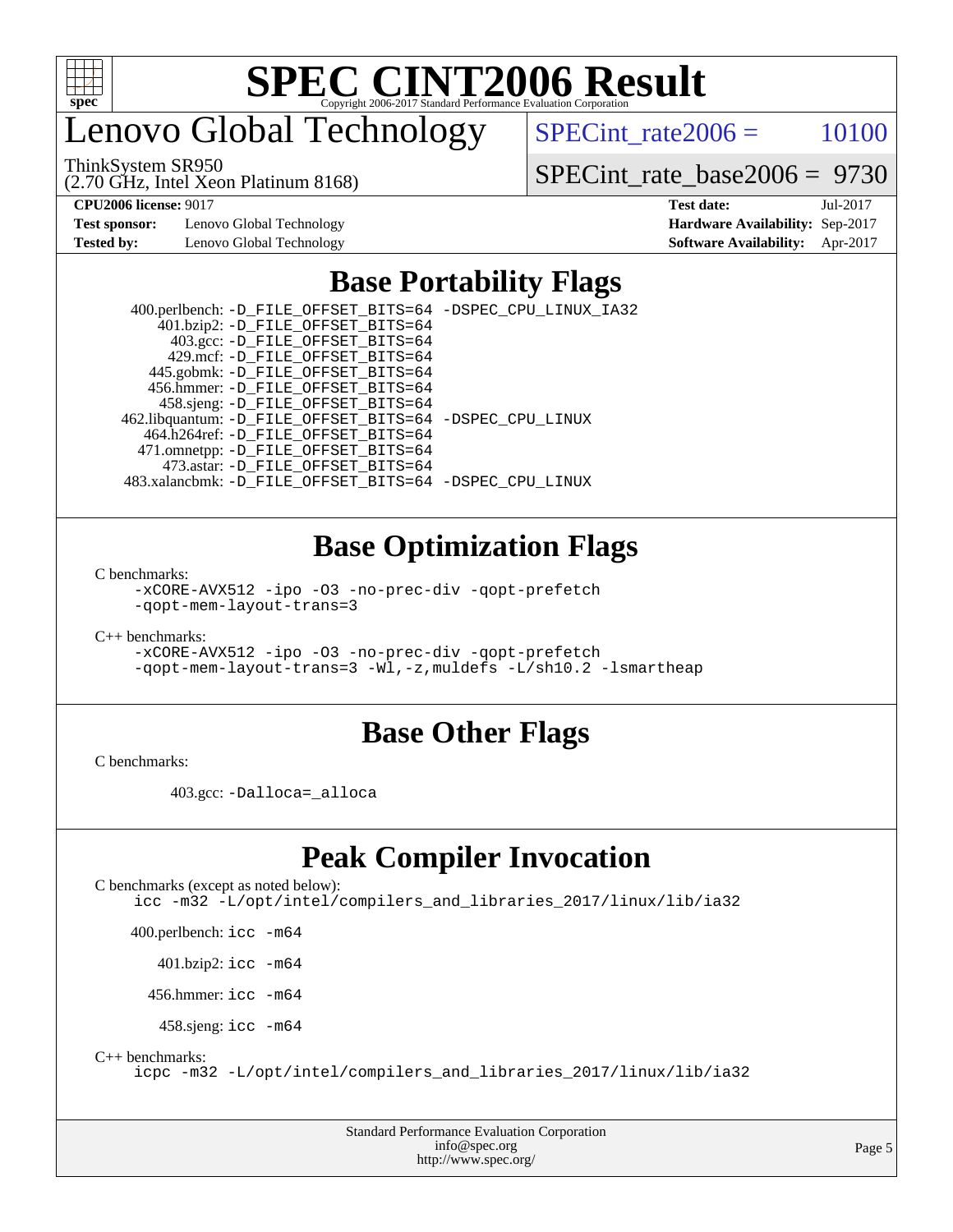

enovo Global Technology

 $SPECTnt_rate2006 = 10100$ 

ThinkSystem SR950

(2.70 GHz, Intel Xeon Platinum 8168)

[SPECint\\_rate\\_base2006 =](http://www.spec.org/auto/cpu2006/Docs/result-fields.html#SPECintratebase2006) 9730

**[Test sponsor:](http://www.spec.org/auto/cpu2006/Docs/result-fields.html#Testsponsor)** Lenovo Global Technology **[Hardware Availability:](http://www.spec.org/auto/cpu2006/Docs/result-fields.html#HardwareAvailability)** Sep-2017 **[Tested by:](http://www.spec.org/auto/cpu2006/Docs/result-fields.html#Testedby)** Lenovo Global Technology **[Software Availability:](http://www.spec.org/auto/cpu2006/Docs/result-fields.html#SoftwareAvailability)** Apr-2017

**[CPU2006 license:](http://www.spec.org/auto/cpu2006/Docs/result-fields.html#CPU2006license)** 9017 **[Test date:](http://www.spec.org/auto/cpu2006/Docs/result-fields.html#Testdate)** Jul-2017

## **[Peak Portability Flags](http://www.spec.org/auto/cpu2006/Docs/result-fields.html#PeakPortabilityFlags)**

 400.perlbench: [-DSPEC\\_CPU\\_LP64](http://www.spec.org/cpu2006/results/res2017q4/cpu2006-20170917-49371.flags.html#b400.perlbench_peakCPORTABILITY_DSPEC_CPU_LP64) [-DSPEC\\_CPU\\_LINUX\\_X64](http://www.spec.org/cpu2006/results/res2017q4/cpu2006-20170917-49371.flags.html#b400.perlbench_peakCPORTABILITY_DSPEC_CPU_LINUX_X64) 401.bzip2: [-DSPEC\\_CPU\\_LP64](http://www.spec.org/cpu2006/results/res2017q4/cpu2006-20170917-49371.flags.html#suite_peakCPORTABILITY401_bzip2_DSPEC_CPU_LP64) 403.gcc: [-D\\_FILE\\_OFFSET\\_BITS=64](http://www.spec.org/cpu2006/results/res2017q4/cpu2006-20170917-49371.flags.html#user_peakPORTABILITY403_gcc_file_offset_bits_64_438cf9856305ebd76870a2c6dc2689ab) 429.mcf: [-D\\_FILE\\_OFFSET\\_BITS=64](http://www.spec.org/cpu2006/results/res2017q4/cpu2006-20170917-49371.flags.html#user_peakPORTABILITY429_mcf_file_offset_bits_64_438cf9856305ebd76870a2c6dc2689ab) 445.gobmk: [-D\\_FILE\\_OFFSET\\_BITS=64](http://www.spec.org/cpu2006/results/res2017q4/cpu2006-20170917-49371.flags.html#user_peakPORTABILITY445_gobmk_file_offset_bits_64_438cf9856305ebd76870a2c6dc2689ab) 456.hmmer: [-DSPEC\\_CPU\\_LP64](http://www.spec.org/cpu2006/results/res2017q4/cpu2006-20170917-49371.flags.html#suite_peakCPORTABILITY456_hmmer_DSPEC_CPU_LP64) 458.sjeng: [-DSPEC\\_CPU\\_LP64](http://www.spec.org/cpu2006/results/res2017q4/cpu2006-20170917-49371.flags.html#suite_peakCPORTABILITY458_sjeng_DSPEC_CPU_LP64) 462.libquantum: [-D\\_FILE\\_OFFSET\\_BITS=64](http://www.spec.org/cpu2006/results/res2017q4/cpu2006-20170917-49371.flags.html#user_peakPORTABILITY462_libquantum_file_offset_bits_64_438cf9856305ebd76870a2c6dc2689ab) [-DSPEC\\_CPU\\_LINUX](http://www.spec.org/cpu2006/results/res2017q4/cpu2006-20170917-49371.flags.html#b462.libquantum_peakCPORTABILITY_DSPEC_CPU_LINUX) 464.h264ref: [-D\\_FILE\\_OFFSET\\_BITS=64](http://www.spec.org/cpu2006/results/res2017q4/cpu2006-20170917-49371.flags.html#user_peakPORTABILITY464_h264ref_file_offset_bits_64_438cf9856305ebd76870a2c6dc2689ab) 471.omnetpp: [-D\\_FILE\\_OFFSET\\_BITS=64](http://www.spec.org/cpu2006/results/res2017q4/cpu2006-20170917-49371.flags.html#user_peakPORTABILITY471_omnetpp_file_offset_bits_64_438cf9856305ebd76870a2c6dc2689ab) 473.astar: [-D\\_FILE\\_OFFSET\\_BITS=64](http://www.spec.org/cpu2006/results/res2017q4/cpu2006-20170917-49371.flags.html#user_peakPORTABILITY473_astar_file_offset_bits_64_438cf9856305ebd76870a2c6dc2689ab) 483.xalancbmk: [-D\\_FILE\\_OFFSET\\_BITS=64](http://www.spec.org/cpu2006/results/res2017q4/cpu2006-20170917-49371.flags.html#user_peakPORTABILITY483_xalancbmk_file_offset_bits_64_438cf9856305ebd76870a2c6dc2689ab) [-DSPEC\\_CPU\\_LINUX](http://www.spec.org/cpu2006/results/res2017q4/cpu2006-20170917-49371.flags.html#b483.xalancbmk_peakCXXPORTABILITY_DSPEC_CPU_LINUX)

# **[Peak Optimization Flags](http://www.spec.org/auto/cpu2006/Docs/result-fields.html#PeakOptimizationFlags)**

[C benchmarks](http://www.spec.org/auto/cpu2006/Docs/result-fields.html#Cbenchmarks):

Standard Performance Evaluation Corporation 400.perlbench: [-prof-gen](http://www.spec.org/cpu2006/results/res2017q4/cpu2006-20170917-49371.flags.html#user_peakPASS1_CFLAGSPASS1_LDCFLAGS400_perlbench_prof_gen_e43856698f6ca7b7e442dfd80e94a8fc)(pass 1) [-prof-use](http://www.spec.org/cpu2006/results/res2017q4/cpu2006-20170917-49371.flags.html#user_peakPASS2_CFLAGSPASS2_LDCFLAGS400_perlbench_prof_use_bccf7792157ff70d64e32fe3e1250b55)(pass 2) [-xCORE-AVX512](http://www.spec.org/cpu2006/results/res2017q4/cpu2006-20170917-49371.flags.html#user_peakPASS2_CFLAGSPASS2_LDCFLAGS400_perlbench_f-xCORE-AVX512)(pass 2) [-par-num-threads=1](http://www.spec.org/cpu2006/results/res2017q4/cpu2006-20170917-49371.flags.html#user_peakPASS1_CFLAGSPASS1_LDCFLAGS400_perlbench_par_num_threads_786a6ff141b4e9e90432e998842df6c2)(pass 1) [-ipo](http://www.spec.org/cpu2006/results/res2017q4/cpu2006-20170917-49371.flags.html#user_peakPASS2_CFLAGSPASS2_LDCFLAGS400_perlbench_f-ipo)(pass 2) [-O3](http://www.spec.org/cpu2006/results/res2017q4/cpu2006-20170917-49371.flags.html#user_peakPASS2_CFLAGSPASS2_LDCFLAGS400_perlbench_f-O3)(pass 2) [-no-prec-div](http://www.spec.org/cpu2006/results/res2017q4/cpu2006-20170917-49371.flags.html#user_peakPASS2_CFLAGSPASS2_LDCFLAGS400_perlbench_f-no-prec-div)(pass 2) [-auto-ilp32](http://www.spec.org/cpu2006/results/res2017q4/cpu2006-20170917-49371.flags.html#user_peakCOPTIMIZE400_perlbench_f-auto-ilp32) [-qopt-mem-layout-trans=3](http://www.spec.org/cpu2006/results/res2017q4/cpu2006-20170917-49371.flags.html#user_peakCOPTIMIZE400_perlbench_f-qopt-mem-layout-trans_170f5be61cd2cedc9b54468c59262d5d) 401.bzip2: [-prof-gen](http://www.spec.org/cpu2006/results/res2017q4/cpu2006-20170917-49371.flags.html#user_peakPASS1_CFLAGSPASS1_LDCFLAGS401_bzip2_prof_gen_e43856698f6ca7b7e442dfd80e94a8fc)(pass 1) [-prof-use](http://www.spec.org/cpu2006/results/res2017q4/cpu2006-20170917-49371.flags.html#user_peakPASS2_CFLAGSPASS2_LDCFLAGS401_bzip2_prof_use_bccf7792157ff70d64e32fe3e1250b55)(pass 2) [-xCORE-AVX512](http://www.spec.org/cpu2006/results/res2017q4/cpu2006-20170917-49371.flags.html#user_peakPASS2_CFLAGSPASS2_LDCFLAGS401_bzip2_f-xCORE-AVX512)(pass 2) [-par-num-threads=1](http://www.spec.org/cpu2006/results/res2017q4/cpu2006-20170917-49371.flags.html#user_peakPASS1_CFLAGSPASS1_LDCFLAGS401_bzip2_par_num_threads_786a6ff141b4e9e90432e998842df6c2)(pass 1) [-ipo](http://www.spec.org/cpu2006/results/res2017q4/cpu2006-20170917-49371.flags.html#user_peakPASS2_CFLAGSPASS2_LDCFLAGS401_bzip2_f-ipo)(pass 2) [-O3](http://www.spec.org/cpu2006/results/res2017q4/cpu2006-20170917-49371.flags.html#user_peakPASS2_CFLAGSPASS2_LDCFLAGS401_bzip2_f-O3)(pass 2) [-no-prec-div](http://www.spec.org/cpu2006/results/res2017q4/cpu2006-20170917-49371.flags.html#user_peakPASS2_CFLAGSPASS2_LDCFLAGS401_bzip2_f-no-prec-div)(pass 2) [-qopt-prefetch](http://www.spec.org/cpu2006/results/res2017q4/cpu2006-20170917-49371.flags.html#user_peakCOPTIMIZE401_bzip2_f-qopt-prefetch) [-auto-ilp32](http://www.spec.org/cpu2006/results/res2017q4/cpu2006-20170917-49371.flags.html#user_peakCOPTIMIZE401_bzip2_f-auto-ilp32) [-qopt-mem-layout-trans=3](http://www.spec.org/cpu2006/results/res2017q4/cpu2006-20170917-49371.flags.html#user_peakCOPTIMIZE401_bzip2_f-qopt-mem-layout-trans_170f5be61cd2cedc9b54468c59262d5d) 403.gcc: [-xCORE-AVX512](http://www.spec.org/cpu2006/results/res2017q4/cpu2006-20170917-49371.flags.html#user_peakOPTIMIZE403_gcc_f-xCORE-AVX512) [-ipo](http://www.spec.org/cpu2006/results/res2017q4/cpu2006-20170917-49371.flags.html#user_peakOPTIMIZE403_gcc_f-ipo) [-O3](http://www.spec.org/cpu2006/results/res2017q4/cpu2006-20170917-49371.flags.html#user_peakOPTIMIZE403_gcc_f-O3) [-no-prec-div](http://www.spec.org/cpu2006/results/res2017q4/cpu2006-20170917-49371.flags.html#user_peakOPTIMIZE403_gcc_f-no-prec-div) [-qopt-mem-layout-trans=3](http://www.spec.org/cpu2006/results/res2017q4/cpu2006-20170917-49371.flags.html#user_peakCOPTIMIZE403_gcc_f-qopt-mem-layout-trans_170f5be61cd2cedc9b54468c59262d5d)  $429$ .mcf: basepeak = yes 445.gobmk: [-prof-gen](http://www.spec.org/cpu2006/results/res2017q4/cpu2006-20170917-49371.flags.html#user_peakPASS1_CFLAGSPASS1_LDCFLAGS445_gobmk_prof_gen_e43856698f6ca7b7e442dfd80e94a8fc)(pass 1) [-prof-use](http://www.spec.org/cpu2006/results/res2017q4/cpu2006-20170917-49371.flags.html#user_peakPASS2_CFLAGSPASS2_LDCFLAGSPASS2_LDFLAGS445_gobmk_prof_use_bccf7792157ff70d64e32fe3e1250b55)(pass 2) [-xCORE-AVX512](http://www.spec.org/cpu2006/results/res2017q4/cpu2006-20170917-49371.flags.html#user_peakPASS2_CFLAGSPASS2_LDCFLAGSPASS2_LDFLAGS445_gobmk_f-xCORE-AVX512)(pass 2) [-par-num-threads=1](http://www.spec.org/cpu2006/results/res2017q4/cpu2006-20170917-49371.flags.html#user_peakPASS1_CFLAGSPASS1_LDCFLAGS445_gobmk_par_num_threads_786a6ff141b4e9e90432e998842df6c2)(pass 1) [-ipo](http://www.spec.org/cpu2006/results/res2017q4/cpu2006-20170917-49371.flags.html#user_peakPASS2_LDCFLAGS445_gobmk_f-ipo)(pass 2) [-O3](http://www.spec.org/cpu2006/results/res2017q4/cpu2006-20170917-49371.flags.html#user_peakPASS2_LDCFLAGS445_gobmk_f-O3)(pass 2) [-no-prec-div](http://www.spec.org/cpu2006/results/res2017q4/cpu2006-20170917-49371.flags.html#user_peakPASS2_LDCFLAGS445_gobmk_f-no-prec-div)(pass 2) [-qopt-mem-layout-trans=3](http://www.spec.org/cpu2006/results/res2017q4/cpu2006-20170917-49371.flags.html#user_peakCOPTIMIZE445_gobmk_f-qopt-mem-layout-trans_170f5be61cd2cedc9b54468c59262d5d) 456.hmmer: [-xCORE-AVX512](http://www.spec.org/cpu2006/results/res2017q4/cpu2006-20170917-49371.flags.html#user_peakOPTIMIZE456_hmmer_f-xCORE-AVX512) [-ipo](http://www.spec.org/cpu2006/results/res2017q4/cpu2006-20170917-49371.flags.html#user_peakOPTIMIZE456_hmmer_f-ipo) [-O3](http://www.spec.org/cpu2006/results/res2017q4/cpu2006-20170917-49371.flags.html#user_peakOPTIMIZE456_hmmer_f-O3) [-no-prec-div](http://www.spec.org/cpu2006/results/res2017q4/cpu2006-20170917-49371.flags.html#user_peakOPTIMIZE456_hmmer_f-no-prec-div) [-unroll2](http://www.spec.org/cpu2006/results/res2017q4/cpu2006-20170917-49371.flags.html#user_peakCOPTIMIZE456_hmmer_f-unroll_784dae83bebfb236979b41d2422d7ec2) [-auto-ilp32](http://www.spec.org/cpu2006/results/res2017q4/cpu2006-20170917-49371.flags.html#user_peakCOPTIMIZE456_hmmer_f-auto-ilp32) [-qopt-mem-layout-trans=3](http://www.spec.org/cpu2006/results/res2017q4/cpu2006-20170917-49371.flags.html#user_peakCOPTIMIZE456_hmmer_f-qopt-mem-layout-trans_170f5be61cd2cedc9b54468c59262d5d) 458.sjeng: [-prof-gen](http://www.spec.org/cpu2006/results/res2017q4/cpu2006-20170917-49371.flags.html#user_peakPASS1_CFLAGSPASS1_LDCFLAGS458_sjeng_prof_gen_e43856698f6ca7b7e442dfd80e94a8fc)(pass 1) [-prof-use](http://www.spec.org/cpu2006/results/res2017q4/cpu2006-20170917-49371.flags.html#user_peakPASS2_CFLAGSPASS2_LDCFLAGS458_sjeng_prof_use_bccf7792157ff70d64e32fe3e1250b55)(pass 2) [-xCORE-AVX512](http://www.spec.org/cpu2006/results/res2017q4/cpu2006-20170917-49371.flags.html#user_peakPASS2_CFLAGSPASS2_LDCFLAGS458_sjeng_f-xCORE-AVX512)(pass 2) [-par-num-threads=1](http://www.spec.org/cpu2006/results/res2017q4/cpu2006-20170917-49371.flags.html#user_peakPASS1_CFLAGSPASS1_LDCFLAGS458_sjeng_par_num_threads_786a6ff141b4e9e90432e998842df6c2)(pass 1) [-ipo](http://www.spec.org/cpu2006/results/res2017q4/cpu2006-20170917-49371.flags.html#user_peakPASS2_CFLAGSPASS2_LDCFLAGS458_sjeng_f-ipo)(pass 2) [-O3](http://www.spec.org/cpu2006/results/res2017q4/cpu2006-20170917-49371.flags.html#user_peakPASS2_CFLAGSPASS2_LDCFLAGS458_sjeng_f-O3)(pass 2) [-no-prec-div](http://www.spec.org/cpu2006/results/res2017q4/cpu2006-20170917-49371.flags.html#user_peakPASS2_CFLAGSPASS2_LDCFLAGS458_sjeng_f-no-prec-div)(pass 2) [-unroll4](http://www.spec.org/cpu2006/results/res2017q4/cpu2006-20170917-49371.flags.html#user_peakCOPTIMIZE458_sjeng_f-unroll_4e5e4ed65b7fd20bdcd365bec371b81f) [-auto-ilp32](http://www.spec.org/cpu2006/results/res2017q4/cpu2006-20170917-49371.flags.html#user_peakCOPTIMIZE458_sjeng_f-auto-ilp32) [-qopt-mem-layout-trans=3](http://www.spec.org/cpu2006/results/res2017q4/cpu2006-20170917-49371.flags.html#user_peakCOPTIMIZE458_sjeng_f-qopt-mem-layout-trans_170f5be61cd2cedc9b54468c59262d5d)  $462$ .libquantum: basepeak = yes 464.h264ref: [-prof-gen](http://www.spec.org/cpu2006/results/res2017q4/cpu2006-20170917-49371.flags.html#user_peakPASS1_CFLAGSPASS1_LDCFLAGS464_h264ref_prof_gen_e43856698f6ca7b7e442dfd80e94a8fc)(pass 1) [-prof-use](http://www.spec.org/cpu2006/results/res2017q4/cpu2006-20170917-49371.flags.html#user_peakPASS2_CFLAGSPASS2_LDCFLAGS464_h264ref_prof_use_bccf7792157ff70d64e32fe3e1250b55)(pass 2) [-xCORE-AVX512](http://www.spec.org/cpu2006/results/res2017q4/cpu2006-20170917-49371.flags.html#user_peakPASS2_CFLAGSPASS2_LDCFLAGS464_h264ref_f-xCORE-AVX512)(pass 2)  $-par-num-threads=1(pass 1) -ipo(pass 2) -O3(pass 2)$  $-par-num-threads=1(pass 1) -ipo(pass 2) -O3(pass 2)$  $-par-num-threads=1(pass 1) -ipo(pass 2) -O3(pass 2)$  $-par-num-threads=1(pass 1) -ipo(pass 2) -O3(pass 2)$  $-par-num-threads=1(pass 1) -ipo(pass 2) -O3(pass 2)$  $-par-num-threads=1(pass 1) -ipo(pass 2) -O3(pass 2)$ [-no-prec-div](http://www.spec.org/cpu2006/results/res2017q4/cpu2006-20170917-49371.flags.html#user_peakPASS2_CFLAGSPASS2_LDCFLAGS464_h264ref_f-no-prec-div)(pass 2) [-unroll2](http://www.spec.org/cpu2006/results/res2017q4/cpu2006-20170917-49371.flags.html#user_peakCOPTIMIZE464_h264ref_f-unroll_784dae83bebfb236979b41d2422d7ec2) [-qopt-mem-layout-trans=3](http://www.spec.org/cpu2006/results/res2017q4/cpu2006-20170917-49371.flags.html#user_peakCOPTIMIZE464_h264ref_f-qopt-mem-layout-trans_170f5be61cd2cedc9b54468c59262d5d) Continued on next page

[info@spec.org](mailto:info@spec.org) <http://www.spec.org/>